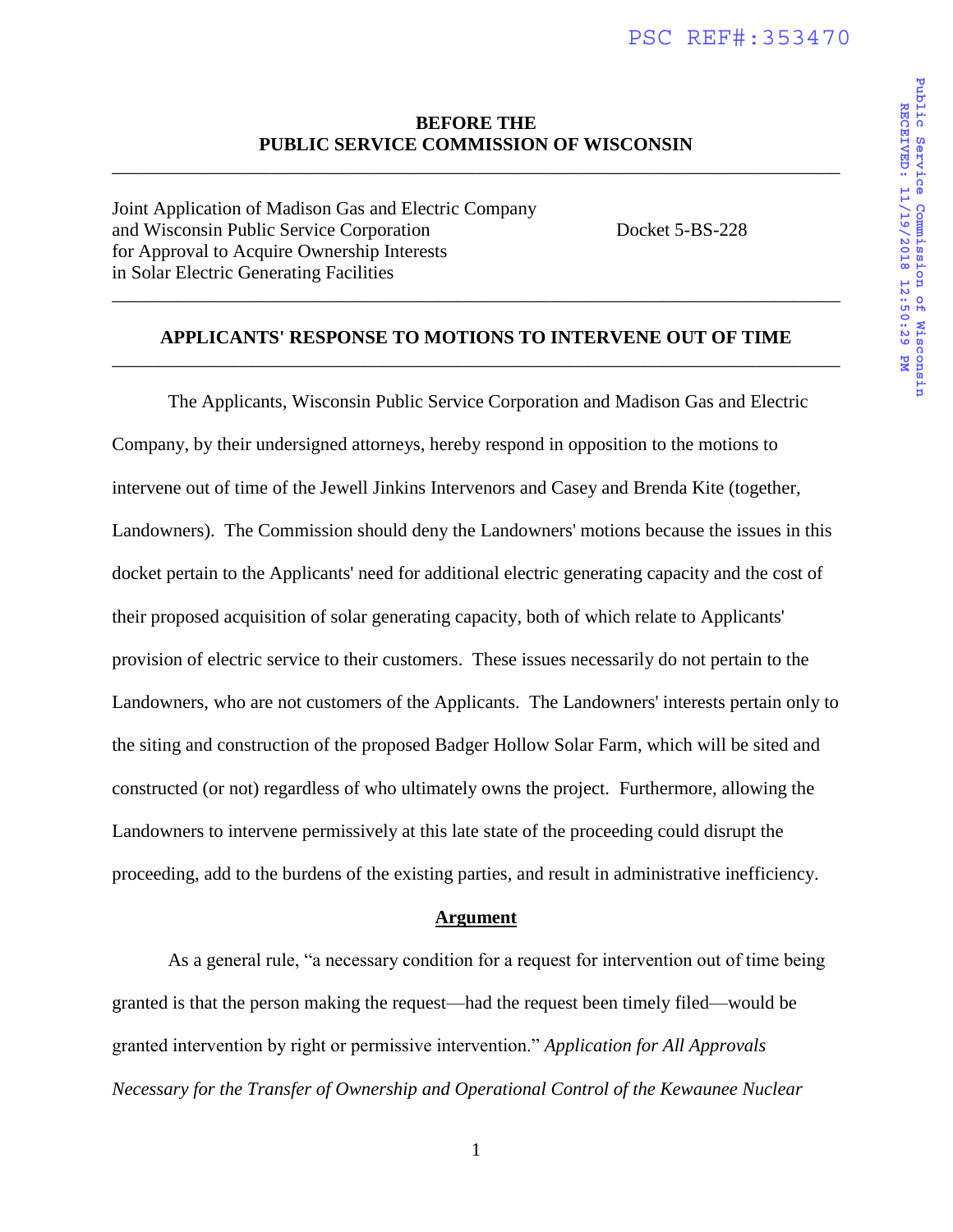*Power Plant*, Dkt. 05-EI-136, (Mar. 11, 2004) at 3. The Landowners have not made the required showing for either type of intervention.

The Landowners do not have a right to intervene in this docket, which concerns the Applicants' application to acquire ownership interests in the solar generation facility proposed to be constructed by Badger Hollow Solar Farm, LLC (Badger Hollow) in Docket 9697-CE-100. *See* Wis. Stat. § 227.44(2m); Wis. Admin. Code § 2.21(1). In determining whether a person has a right to intervene, the Commission applies a two-part test: (1) whether the petitioner demonstrated that it has or will suffer an injury in fact; and (2) whether that injury is to an interest the law seeks to regulate or protect. *Consolidated Water Co. and Wis. Pub. Serv. Corp.*, Docket 5-DR-105, PSC REF#: 48623. According to the Landowners' filings, their interests relate to the solar generation project's potential impact on their "property values", "health and safety" and "agricultural activities". *See* PSC REF #353052 and #353022. Those are not issues in the instant case but will be examined in the CPCN proceeding regarding the solar generation project, in which the Landowners' have already been granted party status.

By contrast, the Landowners lack a substantial interest in whether Applicants acquire ownership in the project after it is built. Despite the Jewell Jinkins Intervenors' claim that "they will also be affected by the impact of this project on energy rates," none of the Landowners are electric customers of either Applicant. They have nothing but a theoretical interest in the need for or cost of Applicants' participation in the project.

Moreover, the Applicants propose to acquire only partial ownership interests in the project and Badger Hollow has indicated that the project will be constructed with or without Applicants' involvement. Badger Hollow Solar Farm CPCN Application at 3-4, Docket 9697- CE-100 (June 1, 2018), PSC REF#: 343803. Thus, the Landowners' cognizable interests will be

2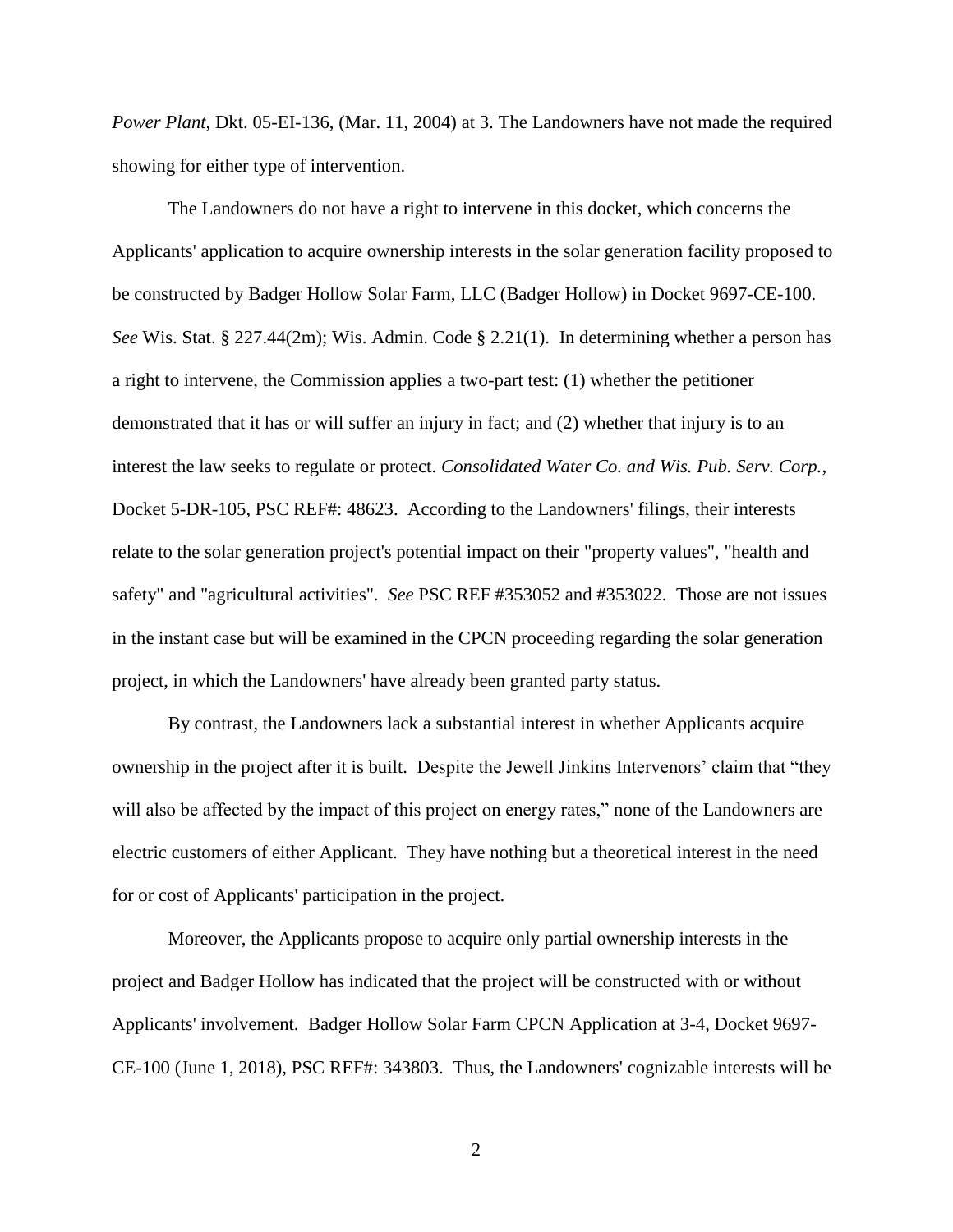impacted regardless of whether Applicants purchase ownership shares in the project or not. Since the Landowners do not meet the injury in fact test, they have no right to intervene in this proceeding.

Nor do the Landowners satisfy the standard for permissive intervention under Wis. Admin. Code § PSC 2.21(2). Permissive intervention may be granted if participation "likely will promote the proper disposition of the issues to be determined in the proceeding or docket and if the person's participation will not impede the timely completion of the proceeding or docket." The issues in this docket are limited to Applicants' need for the proposed solar generation facilities and their impact on Applicants' cost and efficiency of electric service to their customers. *See* Wis. Stat. § 196.49(3)(b). The Landowners offer no special expertise regarding these issues, and there are already parties who have intervened in the present docket who represent the interests of the Applicants' customers and have special expertise to do so. There is no basis to conclude that the Landowners' intervention in this case will help in the proper disposition of the issues in this docket.

Even if the Landowners established grounds for either intervention of right or permissive intervention, they have failed to state good cause for not seeking to intervene in this docket earlier. *See* Wis. Admin. Code § PSC 2.21(4)(a)1. Applicants filed their application in this docket on May 31, 2018. The notice of proceeding was issued on October 12, 2018, yet other parties sought intervention as early as June and have actively pursued discovery. The Landowners did not, presumably in recognition that the Applicants' proposed acquisition of a portion of the project did not affect the Landowners' interests.

In addition, intervention by the Landowners at this very late date would likely result in disruption of the proceeding and additional burdens upon the existing parties. *See* Wis. Admin.

3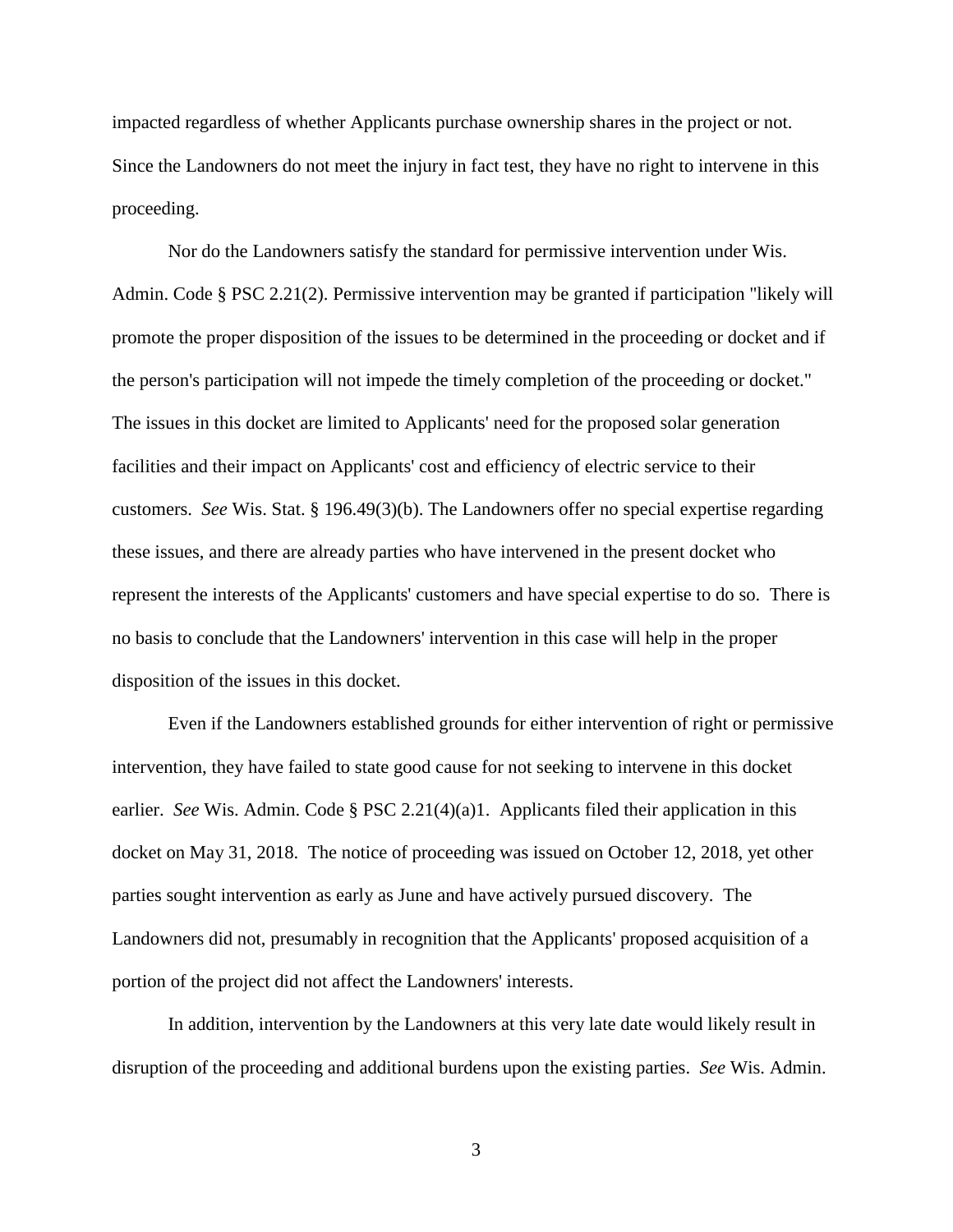Code § PSC 2.21(4)(a)2. and 3. Presumably, the Landowners would seek discovery on, and offer evidence related to, the project's potential impacts to them and their property. As stated above, those issues are properly being addressed in the CPCN proceeding to which the Landowners are already parties and the project developer is in a much better position to respond to the Landowners' concerns. Duplicating the issues and evidence in this docket would be disruptive and burdensome to the parties and administratively inefficient.

Finally, even if the Landowners restricted their discovery and testimony to the issues in this proceeding—the Applicants' need for the proposed solar generation facilities and the facilities' impact on Applicants' cost and efficiency of electric service to their customers—the Landowners' participation could be unnecessarily disruptive and burdensome at this late date. The Landowners' discovery could interfere with the preparation of pre-filed testimony by all parties and Commission staff between now and the hearing on January 18, 2019. In addition, the parties and staff would need to respond to any testimony or other evidence the Landowners offer on those issues.